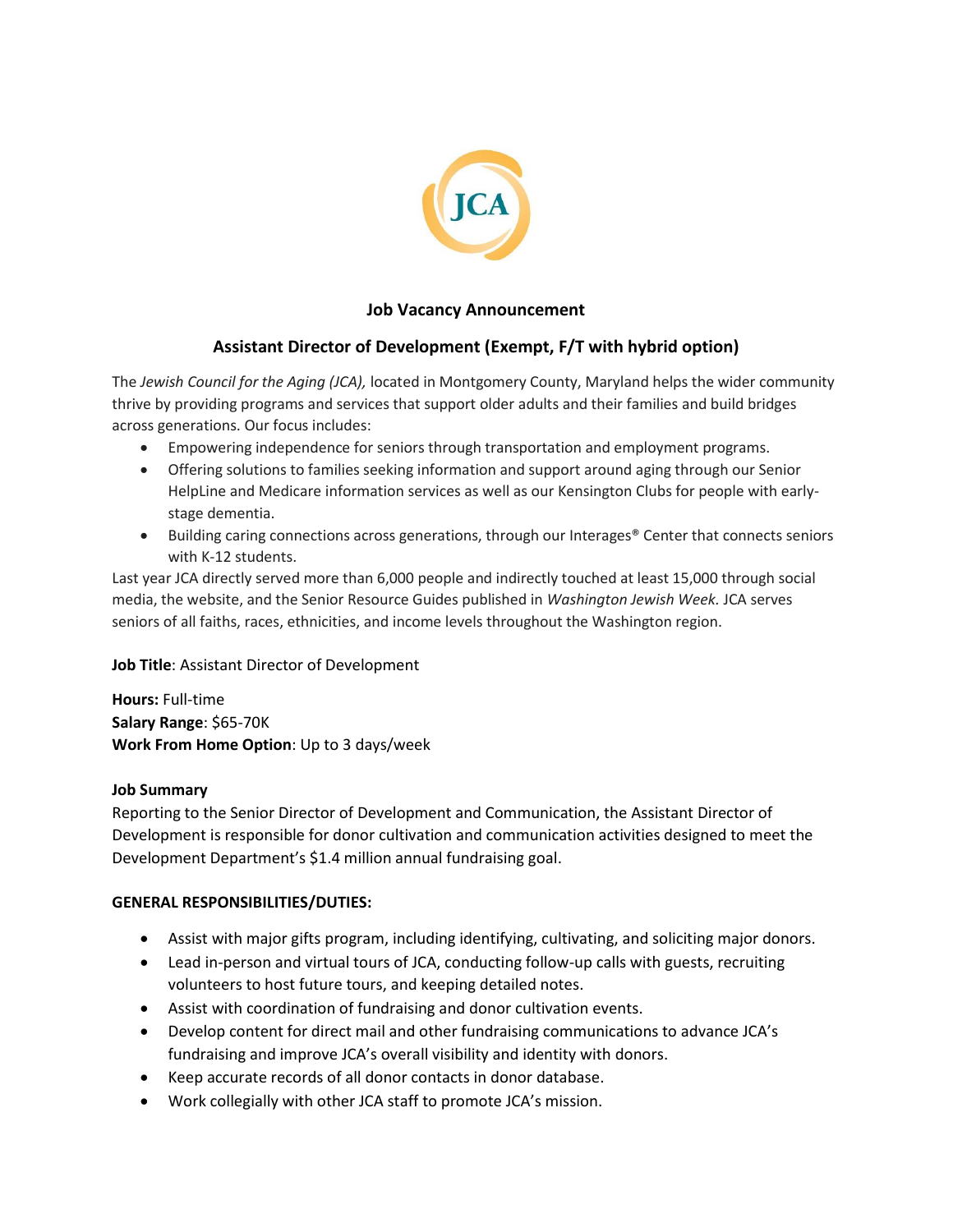• Perform other duties as assigned.

### **MINIMUM REQUIREMENTS/QUALIFICATIONS:**

- B.A. or equivalent experience
- 2+ years related experience (could be from previous jobs, internships and/or extracurricular activities) and can include fundraising, marketing, and/or sales experience
- Experience with some fundraising basics (annual giving, major gifts, special events, corporate/foundation fundraising, donor relations)
- Superior written and verbal communication skills
- Ability to connect easily with others and listen attentively
- Being highly organized, with the ability to multi-task and be flexible/adaptive
- Demonstrated ability to work independently and as part of a team
- Ability to work occasional evenings and weekends as needed
- Demonstrated interest in helping others
- Proficiency in Microsoft's Word required and experience with Excel, PowerPoint, and Office 365/Teams preferred.

### **PREFERRED:**

- Direct mail fundraising experience or related demonstrated persuasive writing skills
- Familiarity with the local/ Jewish philanthropic space
- Passion for older adults/aging

**Compensation and Benefits** JCA offers a competitive compensation and benefits package including a 403(b); 100% company-funded Defined Contribution Retirement Plan after 2nd year; health and dental plans available to those working 20 hours or more weekly; life insurance; paid time off to include company and individual holidays, vacation, and sick leave.

# TO APPLY: Email a **cover letter and resume** with subject line of **your last name/Assistant Director of Development** to [resumes@AccessJCA.org](mailto:resumes@AccessJCA.org)

*JCA believes in equal opportunity for all workers, regardless of age, and that 50+ workers should have a level playing field in their ability to compete for and obtain jobs. Recognizing the value of experienced workers, we have proudly signed the AARP "Work Reimagined Pledge" — a promise to recruit across diverse age groups and to consider all applicants on an equal basis as we hire for positions within our organization.*

*It is the policy of the Jewish Council for the Aging of Greater Washington, Inc. to prohibit discrimination on the basis of race, sex, sexual orientation, gender, gender identity, gender expression, color, national origin, religion, age, veteran status, political affiliation, genetics, or disability in the recruitment, selection, hiring and promotion of its staff. Moreover, reasonable accommodations are available to persons with disabilities during application and or interview processes in accordance with the Americans with Disabilities Act. JCA intentionally seeks diversity in our staff, reflecting the diversity in our community.*